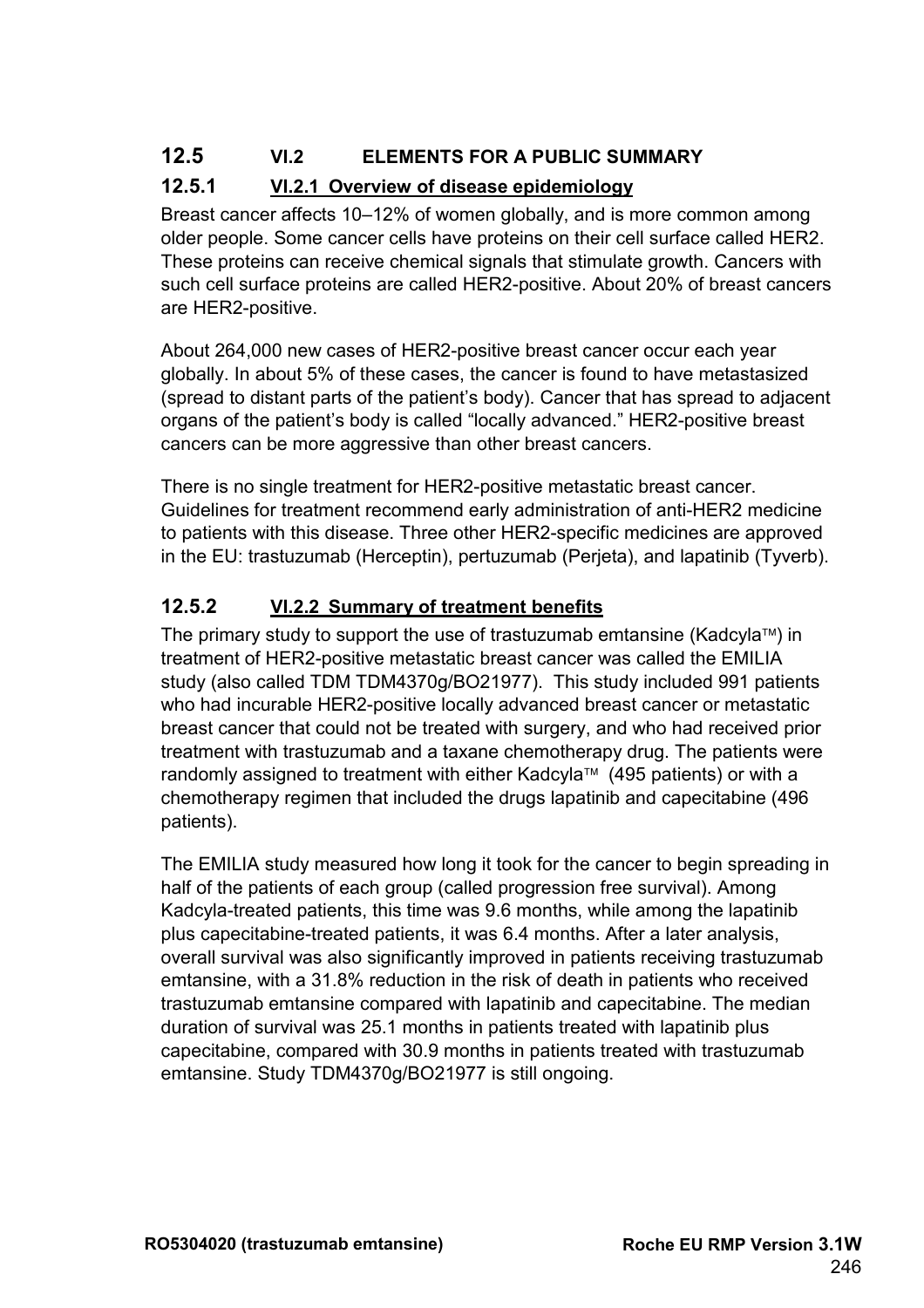### **12.5.3 VI.2.3 Unknowns relating to treatment benefits**

In EMILIA, treatment benefit was seen with Kadcyla, regardless of patient age, race, severity of disease, or prior treatment. In patients 75 or older, lapatinib plus capecitabine seemed to provide more benefit than Kadcyla, but no firm conclusions could be drawn because of the low number of such patients.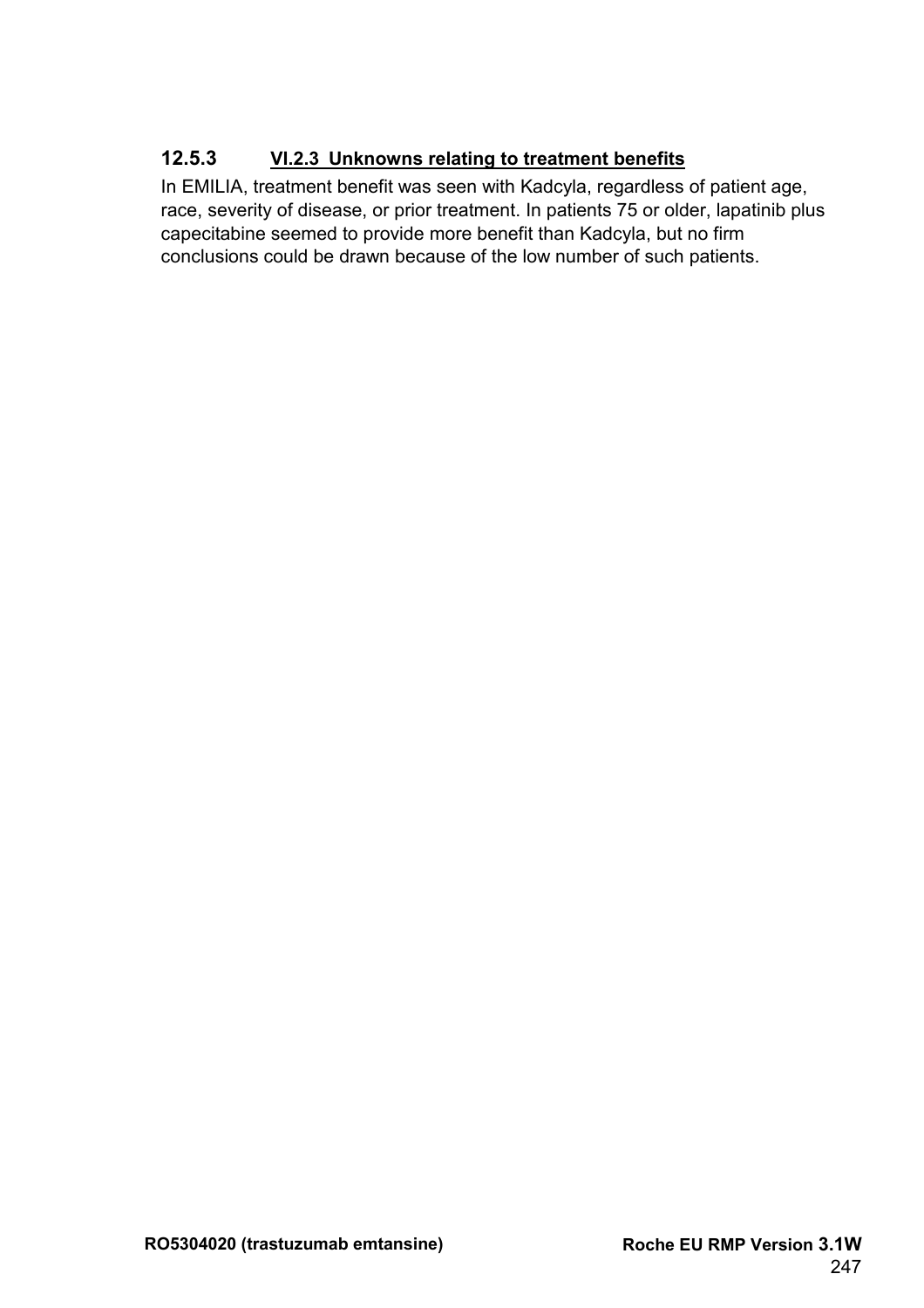# **12.5.4 VI.2.4 Summary of safety concerns**

## **Table 91 Summary of Safety Concerns**

| <b>Risk</b>                     | What is known                                                                                                                                                                                                                                                                                                                                                                                                                                                                                                                                                                                                                                                                                                                                                                                                                            | Preventability                                                                                                                                                                                                                                                                                                                                                                                                                                                                                                                                                                                                                            |  |  |  |
|---------------------------------|------------------------------------------------------------------------------------------------------------------------------------------------------------------------------------------------------------------------------------------------------------------------------------------------------------------------------------------------------------------------------------------------------------------------------------------------------------------------------------------------------------------------------------------------------------------------------------------------------------------------------------------------------------------------------------------------------------------------------------------------------------------------------------------------------------------------------------------|-------------------------------------------------------------------------------------------------------------------------------------------------------------------------------------------------------------------------------------------------------------------------------------------------------------------------------------------------------------------------------------------------------------------------------------------------------------------------------------------------------------------------------------------------------------------------------------------------------------------------------------------|--|--|--|
| Important identified risk       |                                                                                                                                                                                                                                                                                                                                                                                                                                                                                                                                                                                                                                                                                                                                                                                                                                          |                                                                                                                                                                                                                                                                                                                                                                                                                                                                                                                                                                                                                                           |  |  |  |
| Lung Inflammation (ILD/ARDS)    | ILD/ARDS is an inflammation of lung tissue<br>causing breathing problems such as shortness<br>of breath (either at rest or while performing<br>normal activity), coughing, or coughing spells<br>with a dry cough. Risk factors for such<br>inflammations include prior lung conditions,<br>radiation therapy, or chemotherapy. About 1%<br>of patients in the clinical studies experienced<br>such events after treatment with Kadcyla™, and<br>one patient died as a result of the event.                                                                                                                                                                                                                                                                                                                                              | There is no known method to prevent lung<br>toxicity. Patients with lung disease or extensive<br>tumor involvement of the lungs, with pre-<br>existing lung injury may be at greater risk for<br>severe lung reactions.<br>Doctors are warned in the Kadcyla™<br>prescribing information that serious lung<br>problems may occur in patients taking<br>Kadcyla™. Doctors are recommended to stop<br>Kadcyla™ treatment in patients who have<br>interstitial lung disease or pneumonitis.                                                                                                                                                  |  |  |  |
| Liver damage (hepatic toxicity) | This risk refers to liver problems affecting how<br>well the liver works, caused by inflammation or<br>injury to cells in the liver. Inflamed or injured<br>liver cells may leak higher than normal<br>amounts of certain substances (liver enzymes)<br>into the bloodstream. This can be measured in<br>blood tests of liver enzymes. In most cases,<br>during Kadcyla™ treatment, liver enzyme levels<br>increase mildly and for a short period of time<br>and do not cause any symptoms. Rarely,<br>severe liver damage may occur and symptoms<br>may include jaundice (skin and whites of eyes<br>get yellow). About 32% of patients experienced<br>some degree of liver toxicity, and 0.8%<br>experienced a life-threatening or fatal event.<br>There are currently no reliable predictors of<br>patients who may be susceptible to | There is no known method of preventing liver<br>toxicity. However, the liver toxicity effects of<br>Kadcyla™ may be reduced by either lowering<br>the dose or delaying the dose.<br>Doctors are warned in the Kadcyla™ label that<br>liver problems may occur in patients taking<br>Kadcyla™. They are advised to check patient<br>blood tests for liver enzyme levels before<br>starting Kadcyla™, and before each infusion. It<br>is recommended that Kadcyla™ dose should<br>be decreased, and treatment should be<br>interrupted or completely stopped, if a patient's<br>blood test results show that liver enzymes are<br>too high. |  |  |  |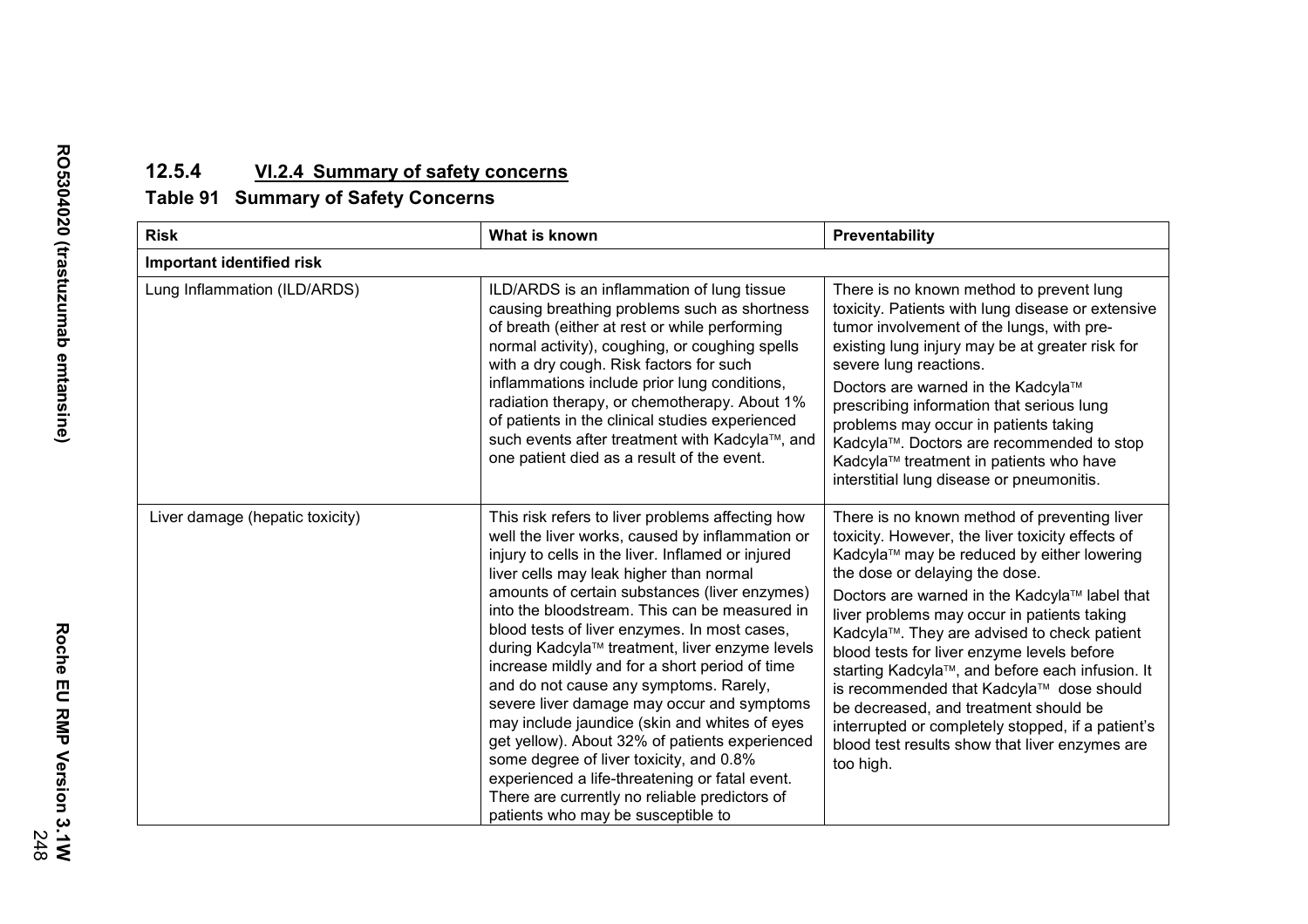| <b>Risk</b>                                                                                                                                                                                                                                                                                                                                                                                                                                                                                                                                                                                                                                                                                                                                                                                                                               | What is known                                                                                                                                                                                                                                                                                                                                                                                                                                                                                                                                                                                                                                                             | Preventability                                                                                                                                                                                                                                                                                                                                                                                                                                                           |
|-------------------------------------------------------------------------------------------------------------------------------------------------------------------------------------------------------------------------------------------------------------------------------------------------------------------------------------------------------------------------------------------------------------------------------------------------------------------------------------------------------------------------------------------------------------------------------------------------------------------------------------------------------------------------------------------------------------------------------------------------------------------------------------------------------------------------------------------|---------------------------------------------------------------------------------------------------------------------------------------------------------------------------------------------------------------------------------------------------------------------------------------------------------------------------------------------------------------------------------------------------------------------------------------------------------------------------------------------------------------------------------------------------------------------------------------------------------------------------------------------------------------------------|--------------------------------------------------------------------------------------------------------------------------------------------------------------------------------------------------------------------------------------------------------------------------------------------------------------------------------------------------------------------------------------------------------------------------------------------------------------------------|
|                                                                                                                                                                                                                                                                                                                                                                                                                                                                                                                                                                                                                                                                                                                                                                                                                                           | hepatotoxicity to trastuzumab emtansine,<br>although age and genetics are known risk<br>factors                                                                                                                                                                                                                                                                                                                                                                                                                                                                                                                                                                           |                                                                                                                                                                                                                                                                                                                                                                                                                                                                          |
| Nodular growth of liver cells (nodular<br>This condition is a liver abnormality that occurs<br>regenerative hyperplasia)<br>rarely in patients receiving Kadcyla™, leading<br>to symptoms over time, such as a bloated<br>sensation in the belly or swelling of the<br>abdomen due to fluid accumulation or bleeding<br>from abnormal blood vessels in the esophagus<br>or rectum. NRH may develop as a result of<br>underlying autoimmune, inflammatory, or<br>cancerous disease, or for no understood<br>cause. The only reliable way to identify NRH is<br>by direct examination of liver tissue, usually<br>obtained by placing a needle through the skin<br>of the abdomen and directly into the liver itself.<br>Five patients have been confirmed to have<br>NRH across all clinical studies of Kadcyla™ in<br>any type of cancer. |                                                                                                                                                                                                                                                                                                                                                                                                                                                                                                                                                                                                                                                                           | There is no known method of preventing<br>nodular regenerative hyperplasia.<br>Doctors are advised that nodular regenerative<br>hyperplasia should be considered in all patients<br>with symptoms of increased blood pressure in<br>the liver blood vessels, but with normal liver<br>enzymes (transaminase levels) and no signs of<br>final stage of liver disease (cirrhosis).<br>Kadcyla™ must be discontinued upon<br>diagnosis of nodular regenerative hyperplasia. |
| Heart muscle weakness (left ventricular<br>dysfunction)                                                                                                                                                                                                                                                                                                                                                                                                                                                                                                                                                                                                                                                                                                                                                                                   | This risk refers to weakness of the heart<br>muscle leading to problems with blood<br>circulation. In severe cases, this can cause<br>shortness of breath even at rest, chest pain,<br>swollen ankles or arms, and a sensation of<br>rapid or irregular heartbeats. HER2-directed<br>drugs are known to be associated with left<br>ventricular dysfunction. Other risk factors<br>include prior chemotherapy with taxanes or<br>anthracyclines, being more than 50 years of<br>age, hypertension requiring treatment, and low<br>heart function. Up to one in 10 patients<br>receiving Kadcyla™ may experience some<br>degree of heart dysfunction. In clinical trials of | Doctors are warned in the Kadcyla™ label that<br>heart muscle weakness may occur in patients<br>taking Kadcyla™ . They are advised to have<br>heart tests done on patients to check heart<br>muscle strength before starting Kadcyla™ and<br>at regular intervals during treatment. It is<br>recommended that Kadcyla™ treatment should<br>be interrupted or completely stopped if a heart<br>test shows that the patient's heart is not<br>functioning normally.        |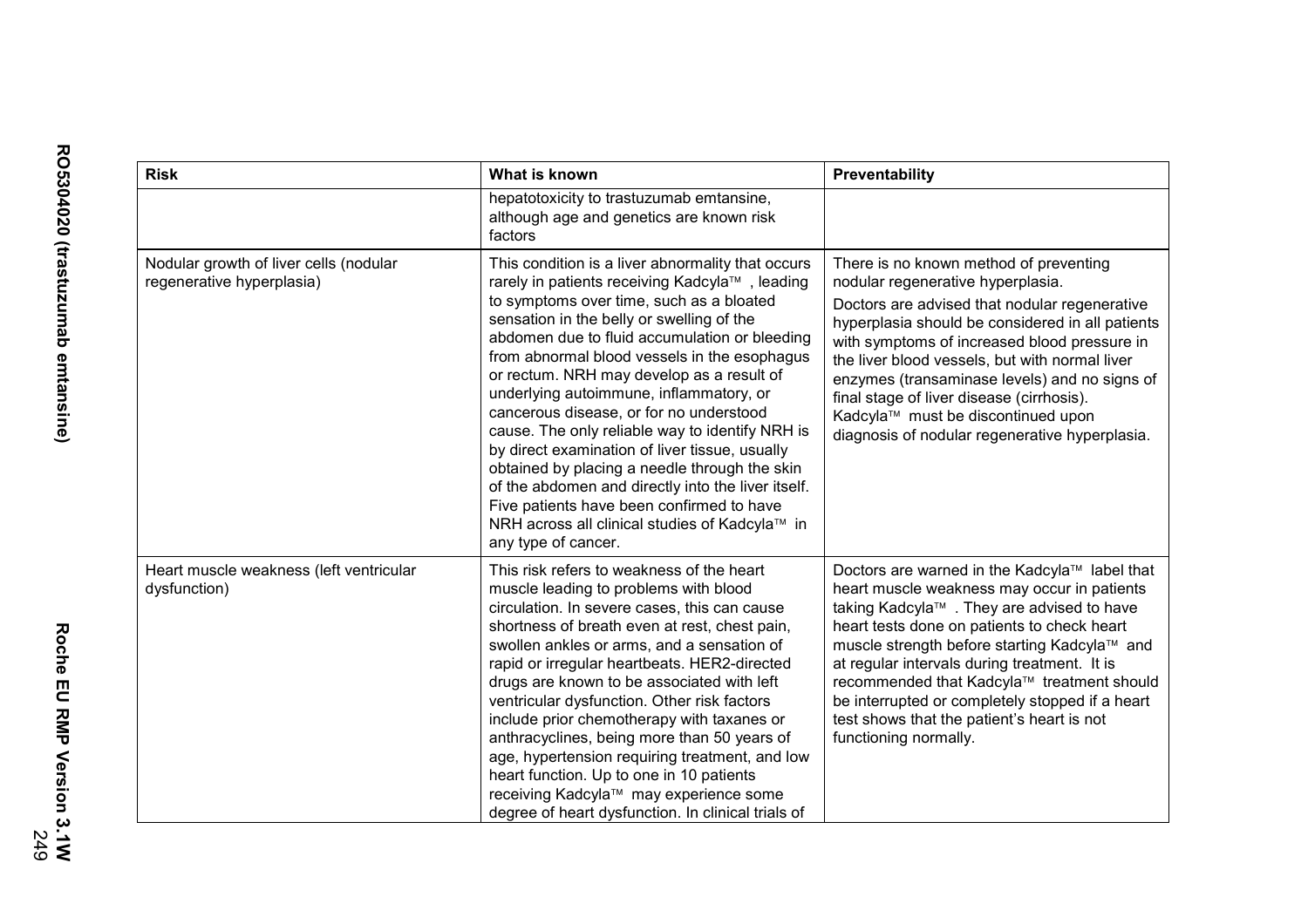| <b>Risk</b>                                                 | What is known                                                                                                                                                                                                                                                                                                                                                                                                           | Preventability                                                                                                                                                                                                                                      |  |
|-------------------------------------------------------------|-------------------------------------------------------------------------------------------------------------------------------------------------------------------------------------------------------------------------------------------------------------------------------------------------------------------------------------------------------------------------------------------------------------------------|-----------------------------------------------------------------------------------------------------------------------------------------------------------------------------------------------------------------------------------------------------|--|
|                                                             | Kadcyla™, 19 of 882 patients experienced<br>such events (about 2.2%).                                                                                                                                                                                                                                                                                                                                                   |                                                                                                                                                                                                                                                     |  |
| Reaction to Kadcyla infusion (infusion related<br>reaction) | Kadcyla™ can cause infusion-related<br>reactions. The symptoms of these reactions<br>may occur while Kadcyla™ is being given into<br>the vein [an infusion] or later on the same day<br>of drug administration. The symptoms of this<br>reaction may include flushing, shivering, fever,<br>trouble breathing, low blood pressure, rapid<br>heartbeat, sudden swelling of the face or<br>tongue, or trouble swallowing. | Doctors are warned in the Kadcyla™ label that<br>patients may have severe infusion- related<br>reactions. The label also advises on the<br>situations in which Kadcyla™ should be<br>interrupted or stopped as a result of an allergic<br>reaction. |  |
| Allergic reactions to Kadcyla                               | Kadcyla™ can cause allergic reactions. The<br>symptoms of these reactions may occur while<br>Kadcyla™ is being given into the vein [an<br>infusion] or later on the same day of drug<br>administration. The symptoms of this reaction<br>may include flushing, shivering, fever, trouble<br>breathing, low blood pressure, rapid heartbeat,<br>sudden swelling of the face or tongue, or<br>trouble swallowing.         | Doctors are warned in the Kadcyla™ label that<br>patients may have severe allergic reactions.<br>The label also advises on the situations in<br>which Kadcyla™ should be interrupted or<br>stopped as a result of an allergic reaction              |  |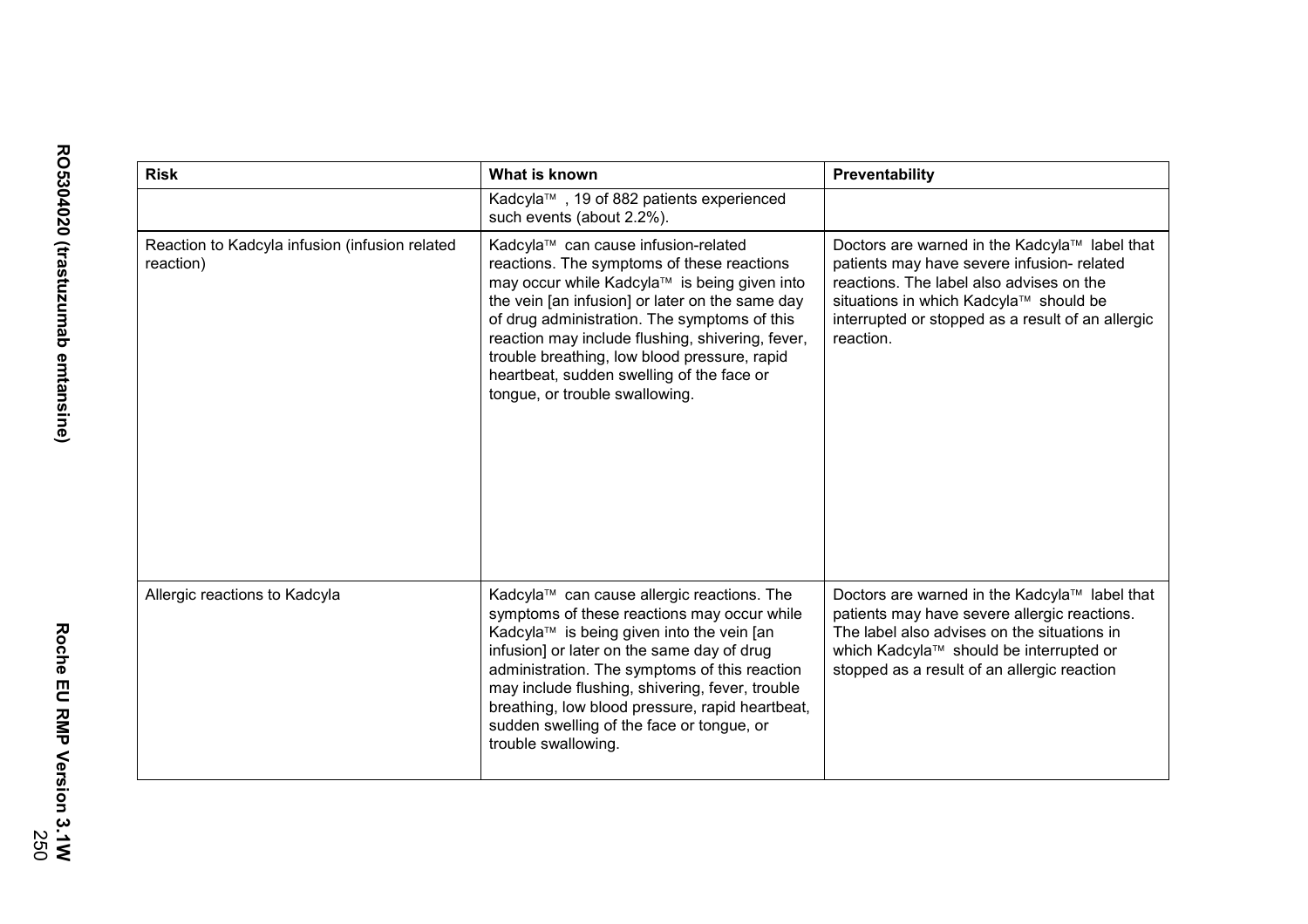| <b>Risk</b>                                               | What is known                                                                                                                                                                                                                                                                                                                                                                                                                                                                                                                                                                            | Preventability                                                                                                                                                                                                                                                                                                                                                                                                   |
|-----------------------------------------------------------|------------------------------------------------------------------------------------------------------------------------------------------------------------------------------------------------------------------------------------------------------------------------------------------------------------------------------------------------------------------------------------------------------------------------------------------------------------------------------------------------------------------------------------------------------------------------------------------|------------------------------------------------------------------------------------------------------------------------------------------------------------------------------------------------------------------------------------------------------------------------------------------------------------------------------------------------------------------------------------------------------------------|
| Decreased blood platelets (thrombocytopenia)              | This risk refers to abnormally low levels of<br>platelets in the blood. Platelets help blood to<br>clot. Patients with thrombocytopenia may<br>experience unexpected bleeding (for example<br>bleeding from mucosal membranes, such as<br>the mouth, or nose bleeds) or bleeding for<br>longer than normal. Risk factors include<br>radiation therapy and some forms of<br>chemotherapy. About 31% of patients treated<br>with Kadcyla™ developed an event of<br>thrombocytopenia. Severe decreases in the<br>number of platelets were not associated with<br>higher grades of bleeding. | Doctors are warned in the Kadcyla™ label that<br>patients' platelet levels may decrease. They<br>are advised to obtain blood test results before<br>each dose of Kadcyla™. It is recommended<br>that Kadcyla™ treatment should be decreased<br>or interrupted if a patient's platelet counts<br>decrease below a certain level and that<br>treatment should not be resumed until the<br>platelet counts improve. |
| Nerve damage to hands and feet (peripheral<br>neuropathy) | Peripheral neuropathy is a form of nerve<br>damage affecting the hands and feet. The<br>nerve damage varies from mild tingling and<br>altered sensation to irreversible disabling<br>damage in the most severe cases. Early<br>symptoms usually resolve or improve upon<br>dose adjustment or discontinuation of therapy.<br>Risk factors include chemotherapy. Two<br>hundred forty one patients (about 27% of<br>patients treated with Kadcyla™ in the clinical<br>trial population) experienced a degree of<br>peripheral neuropathy.                                                 | Doctors are advised in the Kadcyla™ label that<br>treatment with Kadcyla™ should be temporarily<br>discontinued or decreased in patients<br>experiencing significant peripheral neuropathy<br>until symptoms resolve or improved. Patients<br>should be clinically monitored on an ongoing<br>basis for signs/symptoms of neurotoxicity                                                                          |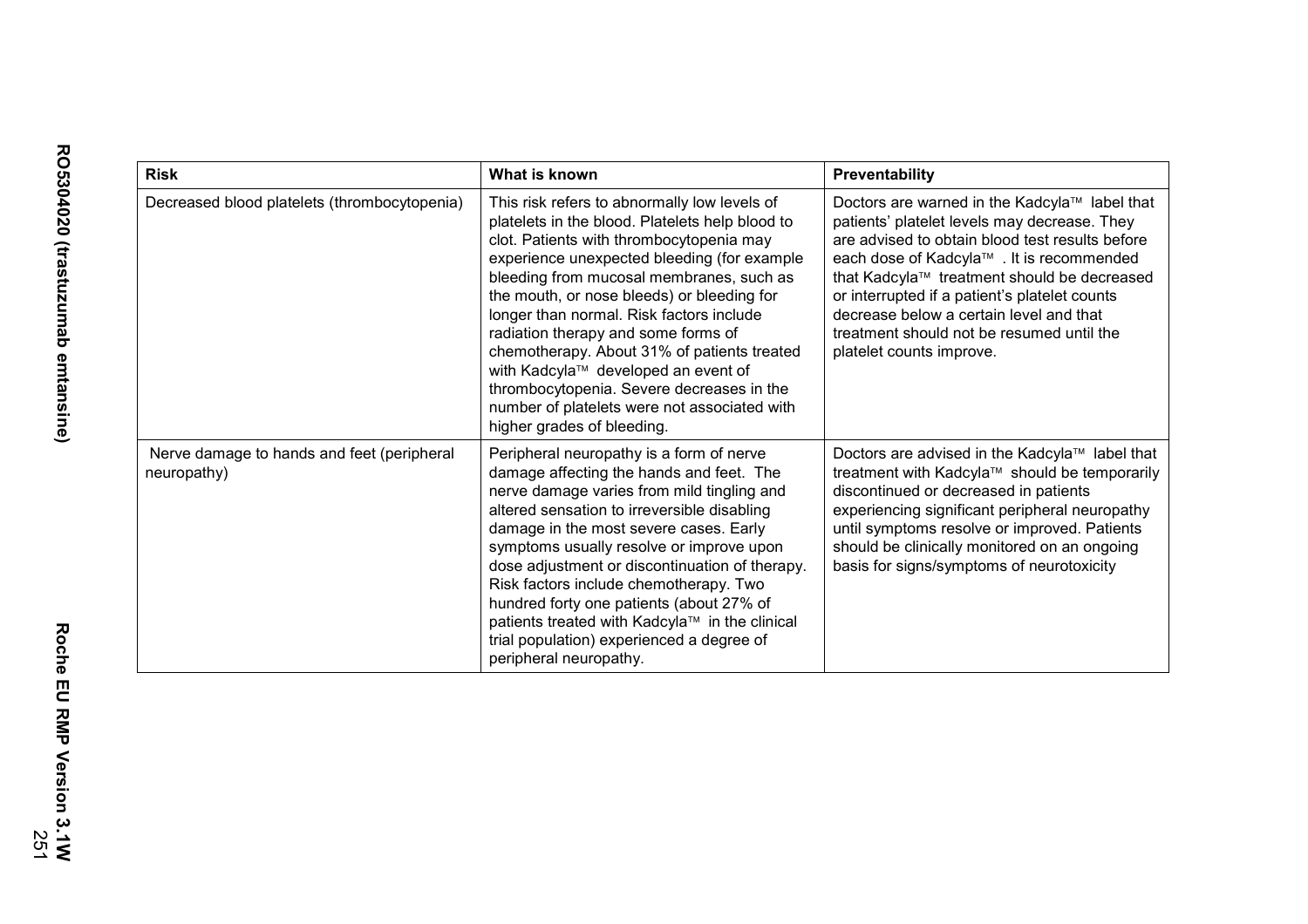|  |  | Table 92 Important potential risks |  |
|--|--|------------------------------------|--|
|--|--|------------------------------------|--|

| <b>Risk</b>           | What is known (Including reason why it is considered a potential risk)                                                                                                                                                                                                                                                                                                                                                                                                                                                                                                                                             |
|-----------------------|--------------------------------------------------------------------------------------------------------------------------------------------------------------------------------------------------------------------------------------------------------------------------------------------------------------------------------------------------------------------------------------------------------------------------------------------------------------------------------------------------------------------------------------------------------------------------------------------------------------------|
| Use in pregnant women | There are no clinical studies with Kadcyla™ in pregnant women. Trastuzumab, which is a<br>component of Kadcyla™, can cause harm or death to a fetus. Animal studies of medicines like<br>DM1, the other component of Kadcyla™, show that such medicines can cause birth defects<br>and/or the death of a fetus. Kadcyla™ should not be given to pregnant women. Women who<br>become pregnant must immediately contact their doctor and should be advised of the possibility<br>of harm to the fetus. If a pregnant woman is treated with Kadcyla™, close monitoring by a team<br>of doctors is recommended.        |
| Decreased fertility   | Infertility is common in adult cancer survivors, and is associated with radiotherapy and<br>chemotherapy. Amenorrhoea (ceasing of the female period) has been observed in one patient of<br>882 in the clinical trial population treated with Kadcyla™                                                                                                                                                                                                                                                                                                                                                             |
| Medication error      | Six patients in clinical trials have been treated accidentally with the wrong medicine, either<br>Kadcyla™, HERCEPTIN or PERJETA. Commercial (non-trial) packaging for Kadcyla™ has been<br>designed to be clearly different from that for HERCEPTIN (trastuzumab). Additionally, the two<br>strengths of Kadcyla™ have different colored markings on the packaging to prevent situations in<br>which patients may receive the wrong medicine or wrong dose by accident. Also, healthcare<br>professionals receive materials to explain why it is important to ensure that the correct medicine<br>is being given. |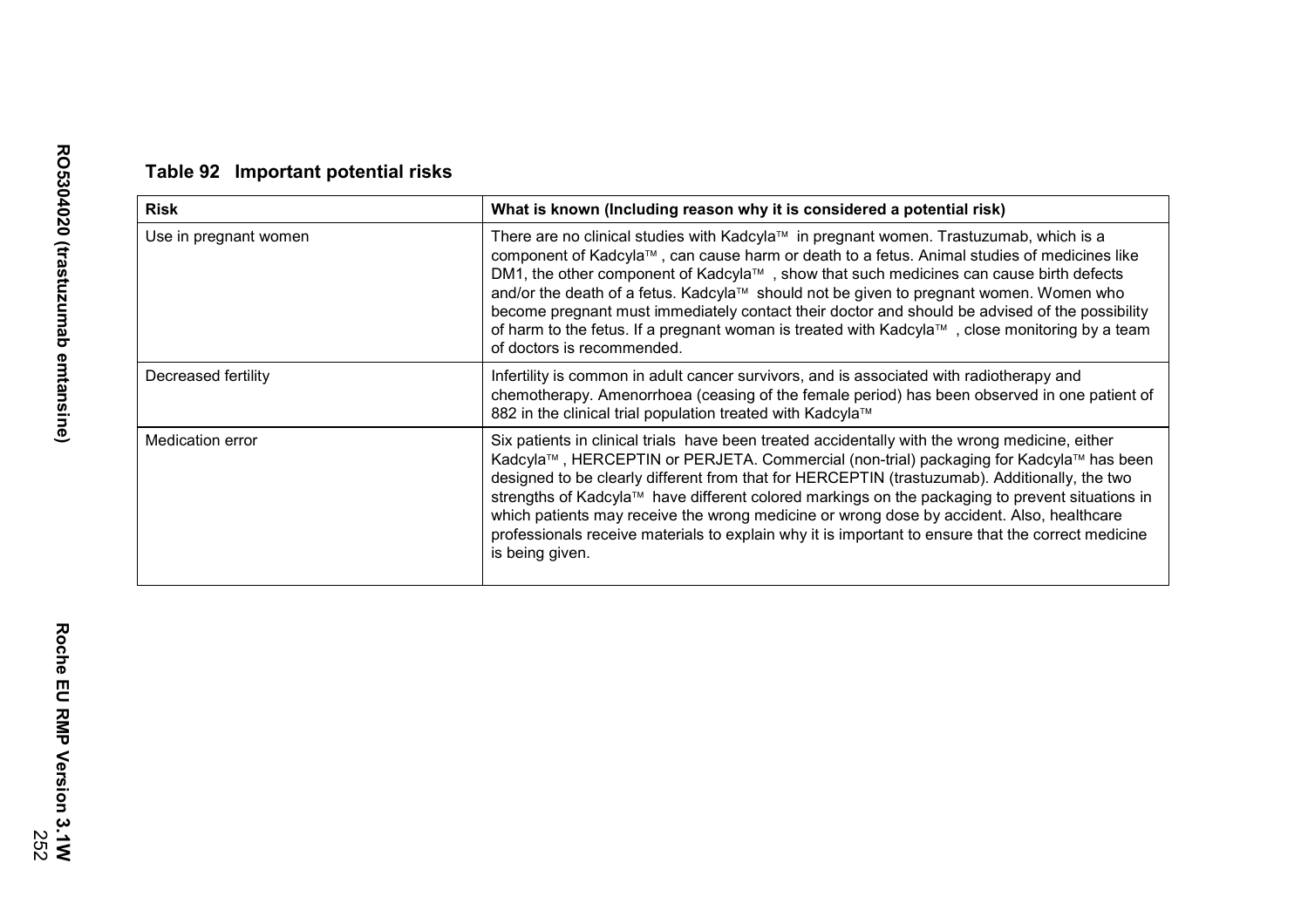# **Table 93 Important missing information**

| <b>Risk</b>                                                                                                             | What is known                                                                                                                                                                                                                                                                                                                                                                                                                                                                                                                                                                                                                                                                                                                                                                                                                                     |
|-------------------------------------------------------------------------------------------------------------------------|---------------------------------------------------------------------------------------------------------------------------------------------------------------------------------------------------------------------------------------------------------------------------------------------------------------------------------------------------------------------------------------------------------------------------------------------------------------------------------------------------------------------------------------------------------------------------------------------------------------------------------------------------------------------------------------------------------------------------------------------------------------------------------------------------------------------------------------------------|
| Use in patients with existing liver damage (use<br>in patients with hepatic impairment)                                 | Serious liver and bile disorders have been observed in patients treated with Kadcyla™ in clinical<br>studies. Safety and effectiveness of Kadcyla™ have not been studied in patients with pre-<br>existing liver damage. No study of Kadcyla™ has been completed in patients with liver damage;<br>however, study BO25499 is presently ongoing in patients with mild to moderate hepatic<br>impairment (see Table 63 and Table 64 for details of this study).                                                                                                                                                                                                                                                                                                                                                                                     |
| Use in patients with severe kidney damage<br>(use in patients with severe renal impairment)                             | Kadcyla™ has been studied in patients with mild or moderate kidney damage. Results from<br>these studies showed that Kadcyla is removed from the body in patients with mild or moderate<br>kidney damage in a similar way as in other patient populations. Therefore, no adjustment to the<br>starting dose is necessary in these patients. There are no data with Kadcyla™ in patients with<br>severe kidney damage, and therefore no dosage recommendations can be made for this<br>subgroup.                                                                                                                                                                                                                                                                                                                                                   |
| Use in patients with heart failure (use in<br>patients with left ventricular ejection fraction<br>[LVEF] less than 50%) | Treatment with Kadcyla™ has not been studied in patients whose hearts do not function well.                                                                                                                                                                                                                                                                                                                                                                                                                                                                                                                                                                                                                                                                                                                                                       |
| Use in elderly patients aged 75 years or more                                                                           | There are insufficient data to establish the safety and efficacy of Kadcyla™ in patients aged 75<br>years or more. No dose adjustment of Kadcyla™ is required in patients aged 65 years or more.                                                                                                                                                                                                                                                                                                                                                                                                                                                                                                                                                                                                                                                  |
| Use in pregnant women                                                                                                   | There are no clinical studies with Kadcyla™ in pregnant women. Trastuzumab, which is a<br>component of Kadcyla™, can cause harm or death to a fetus. Animal studies of medicines like<br>DM1, the other component of Kadcyla™, show that such medicines can cause birth defects<br>and/or the death of a fetus. Kadcyla™ should not be given to pregnant women. Women who<br>become pregnant must immediately contact their doctor and should be advised of the possibility<br>of harm to the fetus. If a pregnant woman is treated with Kadcyla™, close monitoring by a team<br>of doctors is recommended. Women of childbearing potential should use effective contraception<br>while receiving Kadcyla and for 6 months following the last dose of Kadcyla. Male patients or<br>their female partners should also use effective contraception. |
| Use in breast-feeding women                                                                                             | It is not known whether Kadcyla™ is excreted in human milk. Women should discontinue breast-<br>feeding before starting Kadcyla™ treatment because many medicinal products are known to<br>appear in human milk and can cause serious problems in infants feeding on breast milk. Women<br>may begin breast-feeding 6 months after finishing treatment.                                                                                                                                                                                                                                                                                                                                                                                                                                                                                           |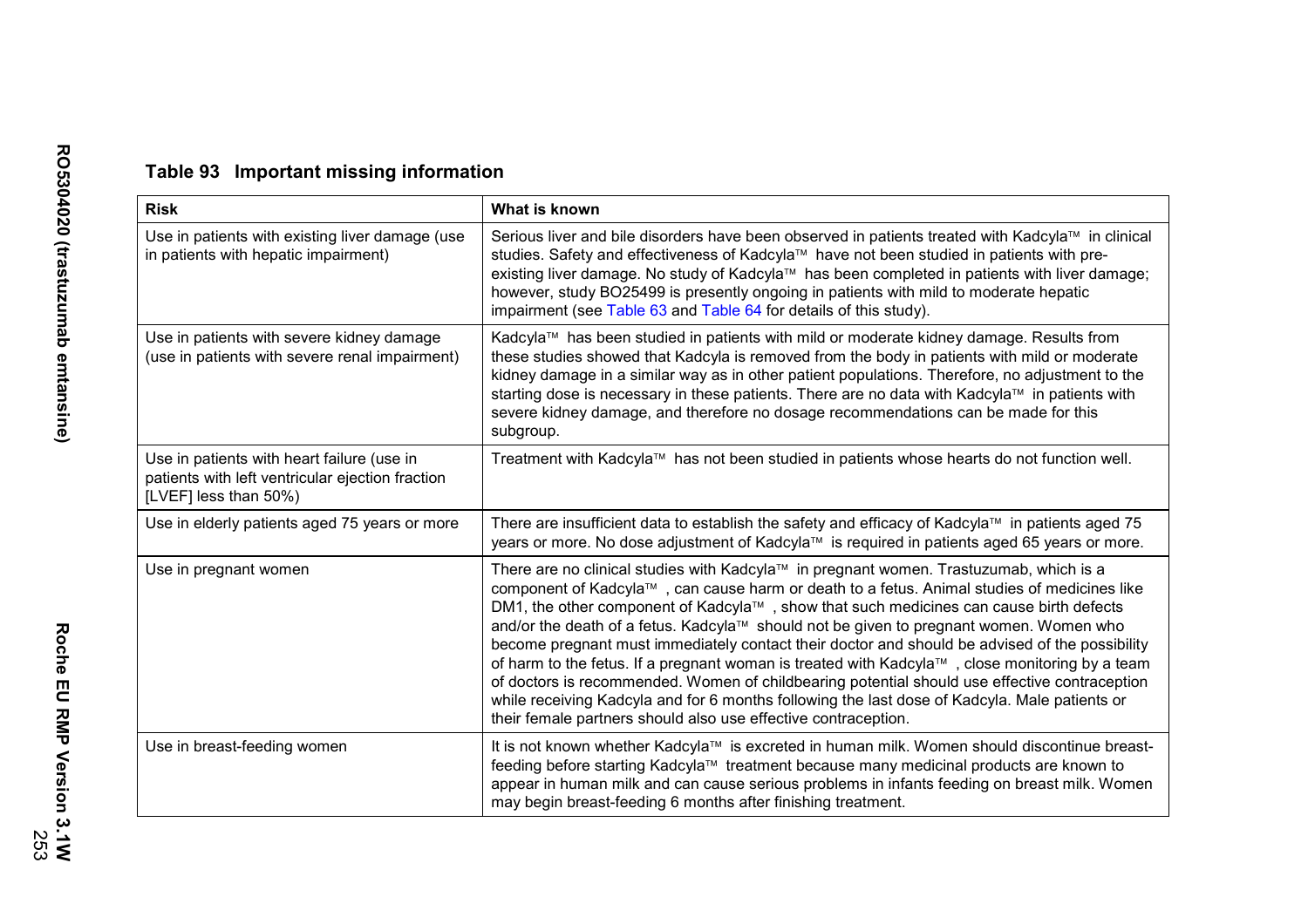| <b>Risk</b>                                                                                                                                  | What is known                                                                                                                                                                                                                                                                                                       |
|----------------------------------------------------------------------------------------------------------------------------------------------|---------------------------------------------------------------------------------------------------------------------------------------------------------------------------------------------------------------------------------------------------------------------------------------------------------------------|
| Use in male patients                                                                                                                         | The vast majority of patients in clinical studies were women and it has not yet been possible to<br>study whether Kadcyla™ is distributed and eliminated differently in the bodies of men and<br>women.                                                                                                             |
| Possibility of developing antibodies against<br>Kadcyla™                                                                                     | Some patients in clinical trials have been shown to produce antibodies against Kadcyla™. Such<br>antibodies could potentially reduce the effectiveness of the treatment. However, insufficient<br>information is currently available to allow a full understanding of this safety concern.                          |
| Treatment of patients whose cancer is not<br>reliably tested as being HER2 positive                                                          | All patients in clinical trials have had HER2-positive cancer, identified by reliable tests. Treatment<br>of other cancer patients has not been studied.                                                                                                                                                            |
| The frequency and type of heart problems that<br>might occur in patients who have previously<br>received treatment with Herceptin or Perjeta | It is known that this class of medicines may cause heart damage. Patients with heart problems<br>were excluded from clinical trials for their safety. Information on heart side effects will be<br>examined for patients who have previously received treatment with the related medicines<br>Herceptin or Perjeta. |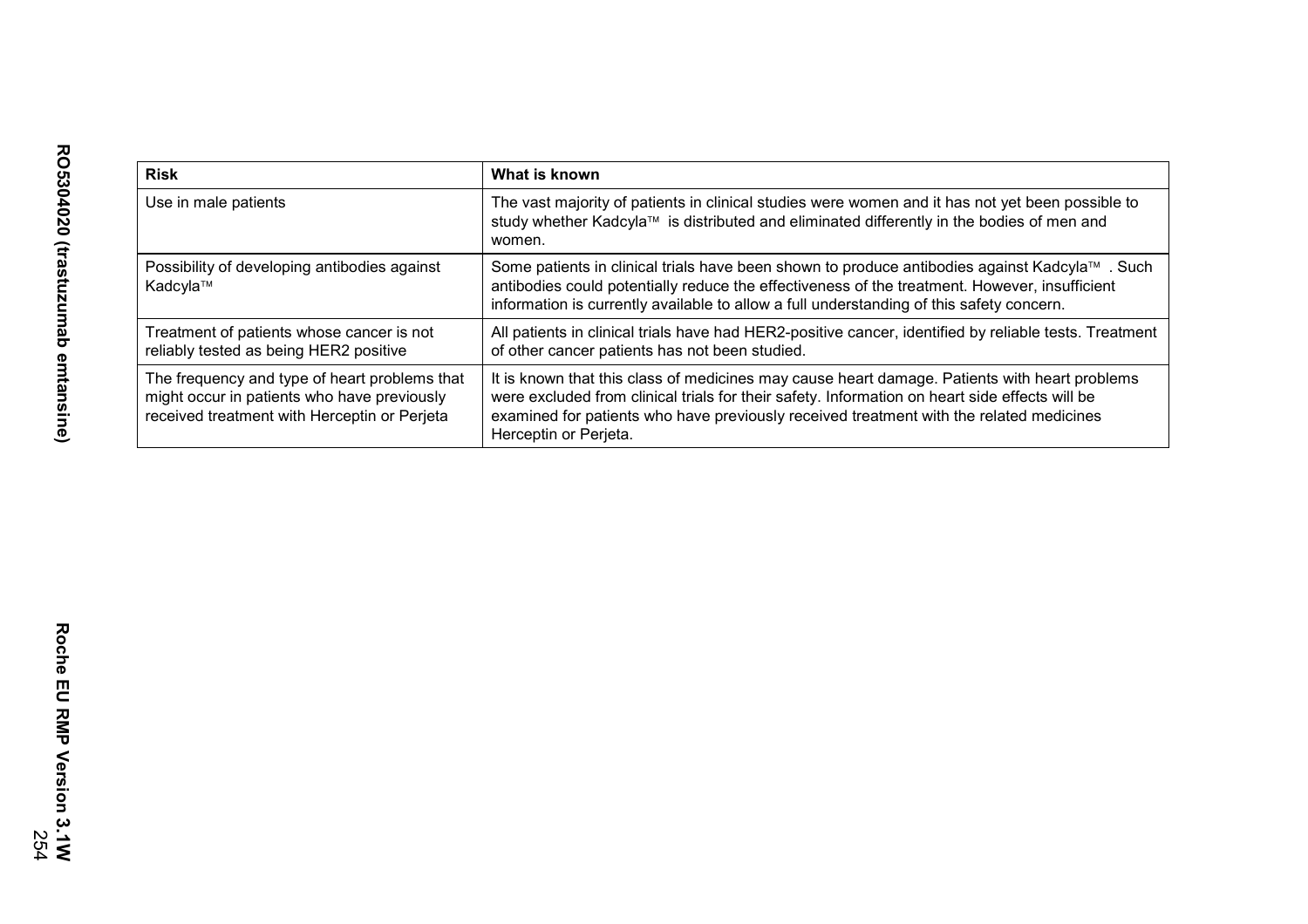#### **12.5.5 VI.2.5 Summary of risk minimisation measures by safety concern**

All medicines have a Summary of Product Characteristics (SmPC) which provides physicians, pharmacists and other health care professionals with details on how to use the medicine, the risks and recommendations for minimising them. An abbreviated version of this in lay language is provided in the form of the package leaflet (PL). The measures in these documents are known as routine risk minimisation measures.

The Summary of Product Characteristics and the Package leaflet for Kadcyla can be found on Kadcyla's EPAR page.

This medicine has special conditions and restrictions for its safe and effective use (additional risk minimisation measures). Full details on these conditions and the key elements of any educational material can be found in Annex II of the product information which is published in Kadcyla's EPAR page; how they are implemented in each country however will depend upon agreement between the manufacturer and the national authorities.

These additional risk minimisation measures are for the following risk:

#### **Medication errors**

#### **Healthcare professional educational material**

Objective and rationale

Healthcare professionals to understand the potential risk of medication error between Kadcyla (trastuzumab emtansine) and Herceptin® (trastuzumab), and are aware of the differences in the packaging, preparation and administration of the two products.

This HCP educational material shall consist of the following:

- an explanatory brochure describing the differences between Kadcyla and Herceptin as well as the differences in their packaging, to help healthcare providers avoid medication errors between Kadycla and Herceptin; and
- the SmPC.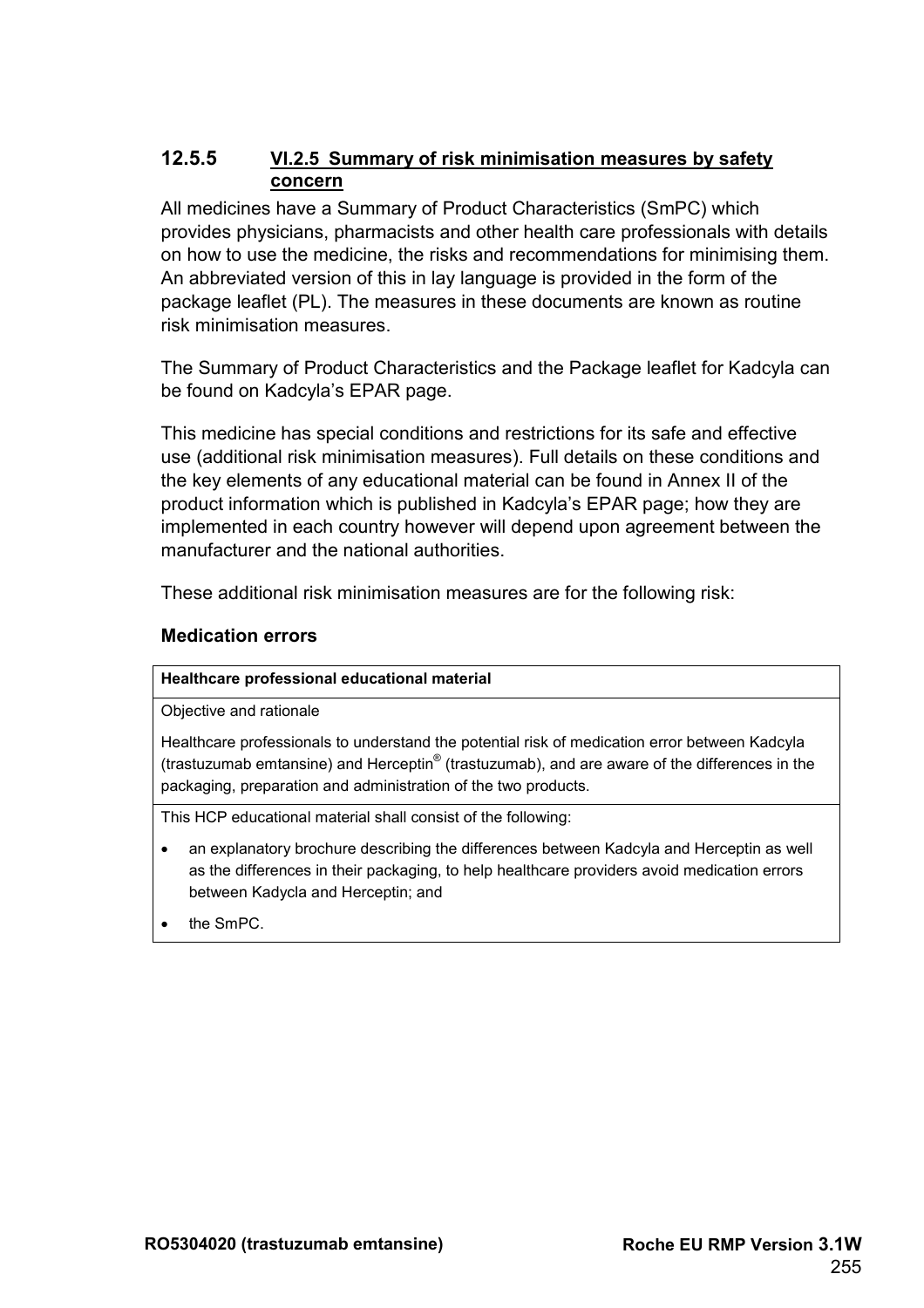## **12.5.6 VI.2.6 Planned post authorisation development plan**

### **Table 94 List of studies in post authorisation development plan**

| <b>Study/activity Type,</b><br>title and category (1-3)                                                                                                                                                                  | <b>Objectives</b>                                                                                                                                                                                                                                                                                                                                                                                                                                                                                                                                                                                                                                         | <b>Safety concerns addressed</b>                                                                                                                                                                                        | <b>Status</b><br>(planned/started) | Date for submission<br>of interim or final<br>reports (planned or<br>actual)                                                                                          |
|--------------------------------------------------------------------------------------------------------------------------------------------------------------------------------------------------------------------------|-----------------------------------------------------------------------------------------------------------------------------------------------------------------------------------------------------------------------------------------------------------------------------------------------------------------------------------------------------------------------------------------------------------------------------------------------------------------------------------------------------------------------------------------------------------------------------------------------------------------------------------------------------------|-------------------------------------------------------------------------------------------------------------------------------------------------------------------------------------------------------------------------|------------------------------------|-----------------------------------------------------------------------------------------------------------------------------------------------------------------------|
| BO25499<br>A Phase I, open-label,<br>parallel group,<br>pharmacokinetic study of<br>trastuzumab emtansine<br>in patients with HER2-<br>positive metastatic<br>breast cancer and<br>normal or reduced<br>hepatic function | Primary<br>To assess the PK profiles of<br>trastuzumab emtansine and relevant<br>catabolites, after an IV infusion of a<br>3.6 mg/kg dose given on a Q3W<br>schedule in patients with HER2-<br>postive MBC who have mild or<br>moderate hepatic impairment.<br>Secondary<br>To investigate the safety and<br>tolerability of trastuzumab emtansine<br>in patients with mild or moderate<br>hepatic impairment and compare<br>these results with those in patients<br>with normal hepatic function.<br>Exploratory<br>To investigate the efficacy of<br>trastuzumab emtansine in HER2-<br>postive MBC patients with mild or<br>moderate hepatic impairment | Hepatic toxicity<br>$\bullet$<br>Nodular regenerative<br>$\bullet$<br>hyperplasia<br>Severe hepatotoxicity<br>$\bullet$<br>(severe DILI [Hy's Law<br>cases])<br>Use in patients with<br>$\bullet$<br>hepatic impairment | Study ongoing                      | Primary analysis<br>$\bullet$<br>Q2 2014<br>Primary CSR Q3<br>$\bullet$<br>2014<br>Follow-up<br>$\bullet$<br>analysis Q3 2014<br>Follow-up CSR<br>Q <sub>2</sub> 2015 |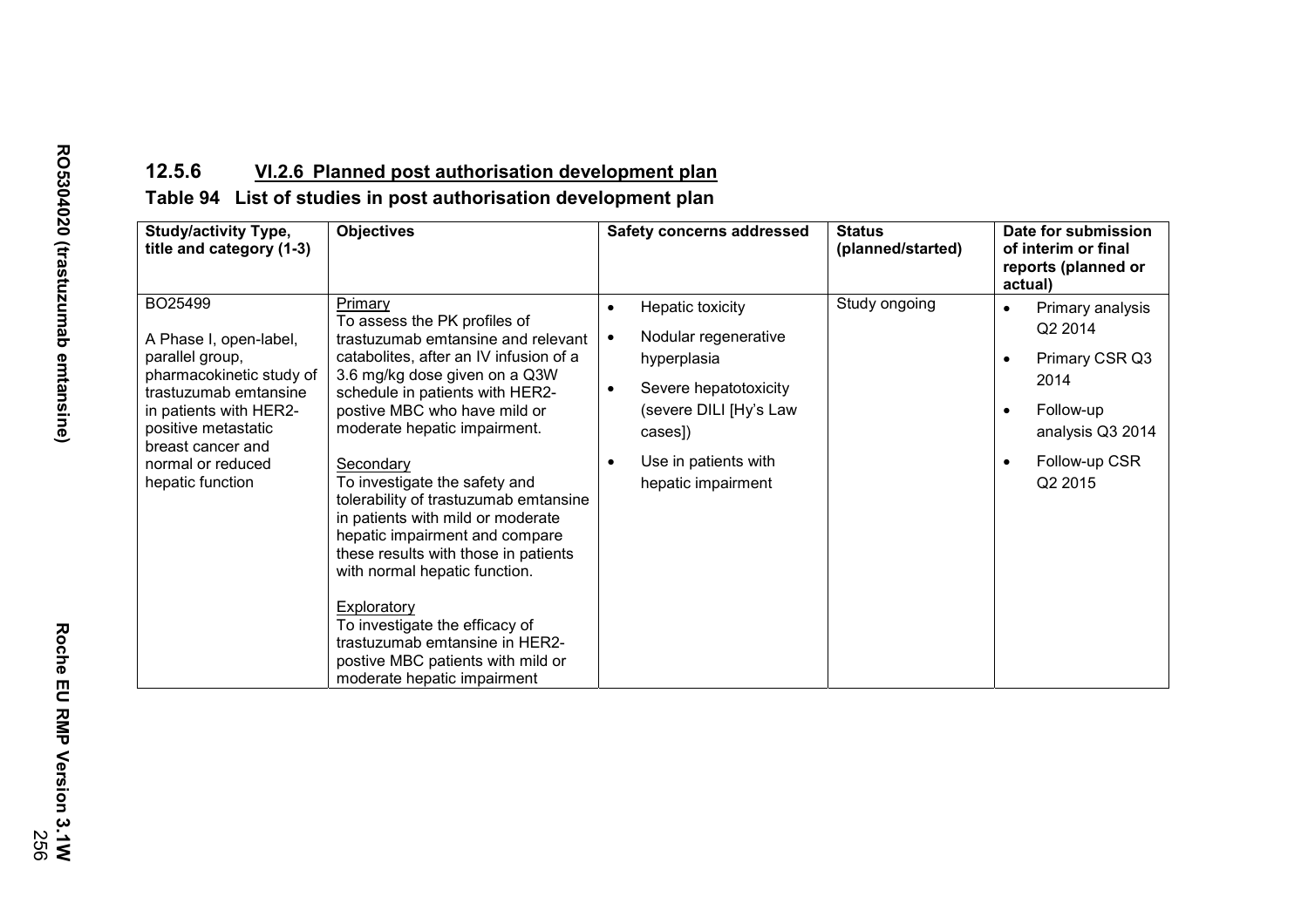| <b>Study/activity Type,</b><br>title and category (1-3)                                                                                                                                                                                                                                                                         | <b>Objectives</b>                                                                                                                                                                                                                                                                                                                                                                                                                                                                                                                                                                                                                                                                                                                                                                                                                                                                         | <b>Safety concerns addressed</b> | <b>Status</b><br>(planned/started) | Date for submission<br>of interim or final<br>reports (planned or<br>actual) |
|---------------------------------------------------------------------------------------------------------------------------------------------------------------------------------------------------------------------------------------------------------------------------------------------------------------------------------|-------------------------------------------------------------------------------------------------------------------------------------------------------------------------------------------------------------------------------------------------------------------------------------------------------------------------------------------------------------------------------------------------------------------------------------------------------------------------------------------------------------------------------------------------------------------------------------------------------------------------------------------------------------------------------------------------------------------------------------------------------------------------------------------------------------------------------------------------------------------------------------------|----------------------------------|------------------------------------|------------------------------------------------------------------------------|
| TDM4874g/BO22857<br>A multicenter,<br>multinational Phase II<br>study to assess the<br>clinical safety and<br>feasibility of trastuzumab<br>emtansine sequentially<br>with anthracycline-based<br>chemotherapy, as<br>adjuvant or neoadjuvant<br>therapy for patients with<br>early stage<br>$HER2 - positive breast$<br>cancer | Primary<br>To evaluate the rate of<br>prespecified cardiac events<br>following initiation of<br>trastuzumab emtansine<br>treatment after completion of<br>anthracycline-containing<br>chemotherapy<br>To evaluate the safety<br>profile of trastuzumab<br>emtansine<br>Secondary<br>To evaluate the safety and<br>$\bullet$<br>feasibility of trastuzumab<br>emtansine when given with<br>concurrent radiotherapy<br>To evaluate the feasibility of<br>$\bullet$<br>the planned duration (up to<br>17 cycles) of treatment with<br>trastuzumab emtansine<br>To assess the pathological<br>$\bullet$<br>CR (pCR) rate in patients<br>treated with trastuzumab<br>emtansine -containing<br>neoadjuvant therapy<br>To assess the efficacy of<br>$\bullet$<br>trastuzumab emtansine in<br>the adjuvant setting in<br>patients with HER-2/neu<br>overexpressed/amplified<br>EBC as measured by | Left ventricular dysfunction     | Study ongoing                      | Study end June<br>$\bullet$<br>2013<br>Final report May<br>2014              |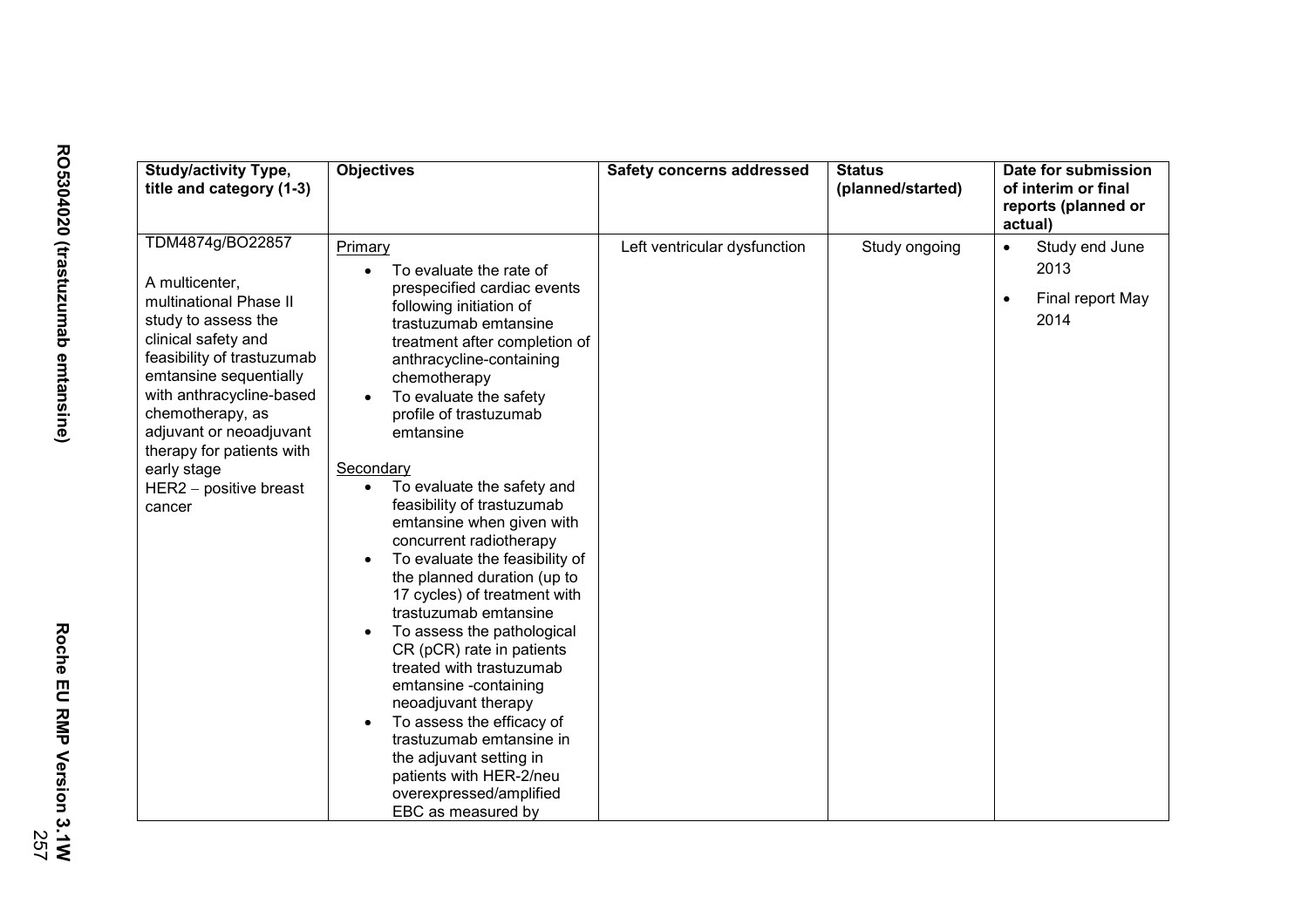| <b>Study/activity Type,</b> | <b>Objectives</b>                                           | <b>Safety concerns addressed</b> | <b>Status</b>     | Date for submission |
|-----------------------------|-------------------------------------------------------------|----------------------------------|-------------------|---------------------|
| title and category (1-3)    |                                                             |                                  | (planned/started) | of interim or final |
|                             |                                                             |                                  |                   | reports (planned or |
|                             |                                                             |                                  |                   | actual)             |
|                             | disease-free survival (DFS)<br>rate at 12 months for all    |                                  |                   |                     |
|                             | patients who were treated                                   |                                  |                   |                     |
|                             | with protocol treatment                                     |                                  |                   |                     |
|                             | (trastuzumab emtansine or                                   |                                  |                   |                     |
|                             | AC/FEC)                                                     |                                  |                   |                     |
|                             | To assess the efficacy of<br>$\bullet$                      |                                  |                   |                     |
|                             | trastuzumab emtansine in                                    |                                  |                   |                     |
|                             | the neoadjuvant setting as                                  |                                  |                   |                     |
|                             | measured by DFS for all                                     |                                  |                   |                     |
|                             | patients who are treated                                    |                                  |                   |                     |
|                             | with protocol treatment                                     |                                  |                   |                     |
|                             | (trastuzumab emtansine                                      |                                  |                   |                     |
|                             | following AC/FEC) and                                       |                                  |                   |                     |
|                             | receive surgery; in addition,                               |                                  |                   |                     |
|                             | DFS rate at 12 months will<br>be calculated separately for  |                                  |                   |                     |
|                             | patients who achieve a pCR                                  |                                  |                   |                     |
|                             | and for patients who do not                                 |                                  |                   |                     |
|                             | achieve a pCR.                                              |                                  |                   |                     |
|                             |                                                             |                                  |                   |                     |
|                             | <b>Exploratory</b>                                          |                                  |                   |                     |
|                             | To explore biomarkers<br>$\bullet$                          |                                  |                   |                     |
|                             | (proBNP [brain natriuretic                                  |                                  |                   |                     |
|                             | peptide], BNP, troponin I) as                               |                                  |                   |                     |
|                             | prognostic markers for                                      |                                  |                   |                     |
|                             | cardiac toxicity                                            |                                  |                   |                     |
|                             |                                                             |                                  |                   |                     |
|                             | For patients receiving neoadjuvant<br>treatment: (optional) |                                  |                   |                     |
|                             |                                                             |                                  |                   |                     |
|                             | Correlation of trastuzumab                                  |                                  |                   |                     |
|                             | emtansine efficacy (as                                      |                                  |                   |                     |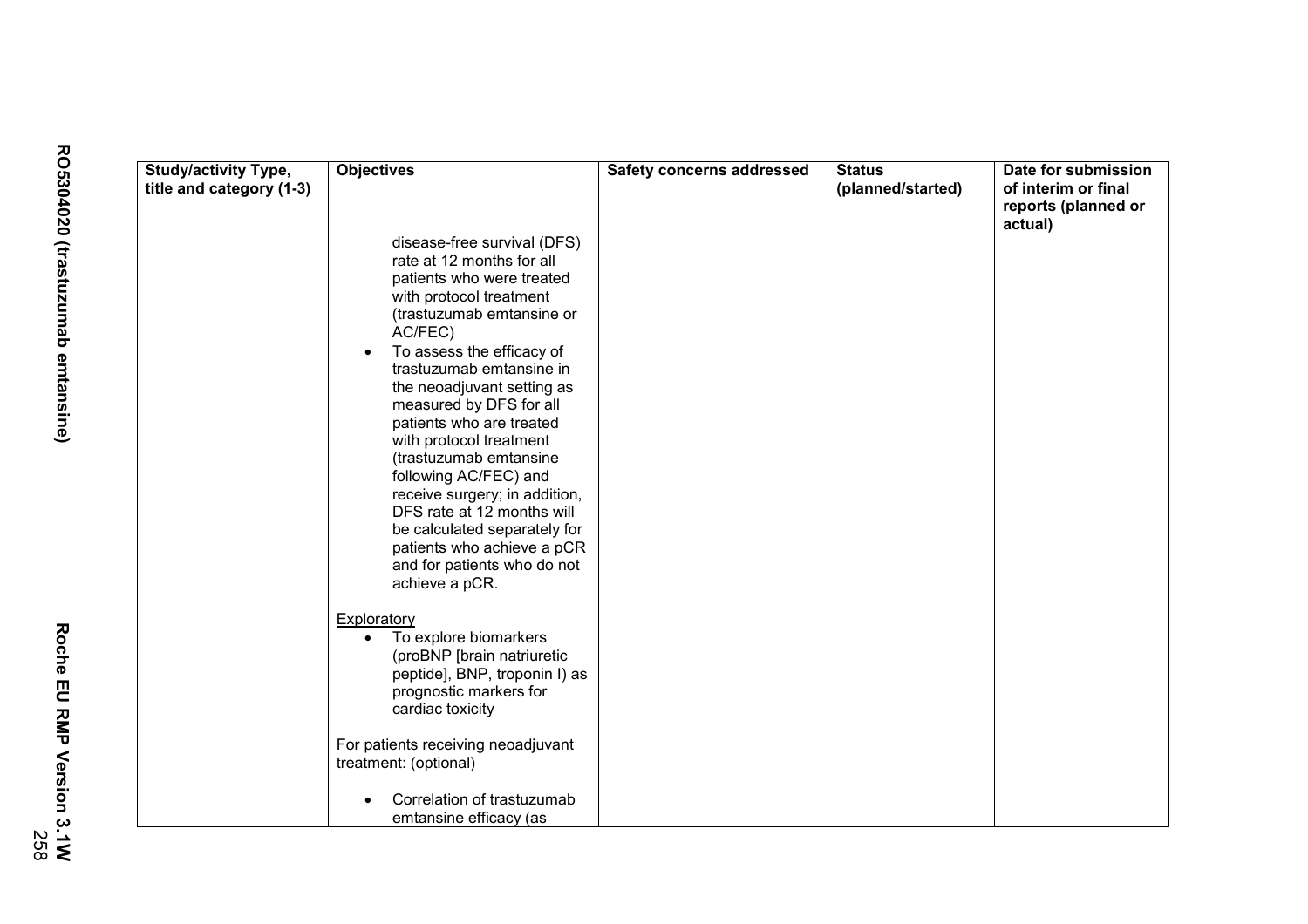| <b>Study/activity Type,</b><br>title and category (1-3)                                                                                                                                                                                                         | <b>Objectives</b>                                                                                                                                                                                                                                                                                                                                                                                                                                                                                                                                                                                                                         | <b>Safety concerns addressed</b>    | <b>Status</b><br>(planned/started) | Date for submission<br>of interim or final<br>reports (planned or<br>actual)                                                                                                                                                     |
|-----------------------------------------------------------------------------------------------------------------------------------------------------------------------------------------------------------------------------------------------------------------|-------------------------------------------------------------------------------------------------------------------------------------------------------------------------------------------------------------------------------------------------------------------------------------------------------------------------------------------------------------------------------------------------------------------------------------------------------------------------------------------------------------------------------------------------------------------------------------------------------------------------------------------|-------------------------------------|------------------------------------|----------------------------------------------------------------------------------------------------------------------------------------------------------------------------------------------------------------------------------|
|                                                                                                                                                                                                                                                                 | measured by pathological<br>response) with biomarkers<br>in tumor tissue                                                                                                                                                                                                                                                                                                                                                                                                                                                                                                                                                                  |                                     |                                    |                                                                                                                                                                                                                                  |
| H4621g (MotHER)<br>An observational study<br>of preganancy and<br>pregnancy outcomes in<br>women with breast<br>cancer treated with<br>Herceptin or Pejeta in<br>combination with<br>Herceptin during<br>pregnancy or within 6<br>months prior to<br>conception | Primary objectives are to describe<br>adverse pregnancy complications<br>such as<br>oligohydramnios;<br>$\bullet$<br>pregnancy outcomes such<br>as live births, stillbirths, and<br>abortions:<br>fetal/infant outcomes such<br>as major malformations,<br>deformations, and<br>disruptions; and<br>fetal or infant functional<br>deficits<br>among children of women with<br>breast cancer following<br>treatment with trastuzumab<br>(either in combination with<br>chemotherapies or as a single<br>agent), pertuzumab plus<br>trastuzumab, or trastuzumab<br>emtansine during pregnancy or<br>within 6 months prior to<br>conception. | Fetal harm<br>Use in pregnant women | Ongoing                            | Protocol revision<br>$\bullet$<br>to include<br>trastuzumab<br>emtansine May<br>2013<br>Annual interim<br>$\bullet$<br>reports May 2014<br>through May<br>2022<br>Study end May<br>2023<br>Final report May<br>$\bullet$<br>2024 |
| TDM4370g/BO21977<br>(EMILIA)                                                                                                                                                                                                                                    | Primary Objectives:<br>To compare efficacy of T-<br>$\bullet$<br>DM1 versus capecitabine<br>plus lapatinib in patients with<br>HER2-positive,<br>unresectable, locally                                                                                                                                                                                                                                                                                                                                                                                                                                                                    | Safety in Elderly Patients          | Ongoing                            | Study end May<br>$\bullet$<br>2014<br>Clinical study<br>$\bullet$<br>report November                                                                                                                                             |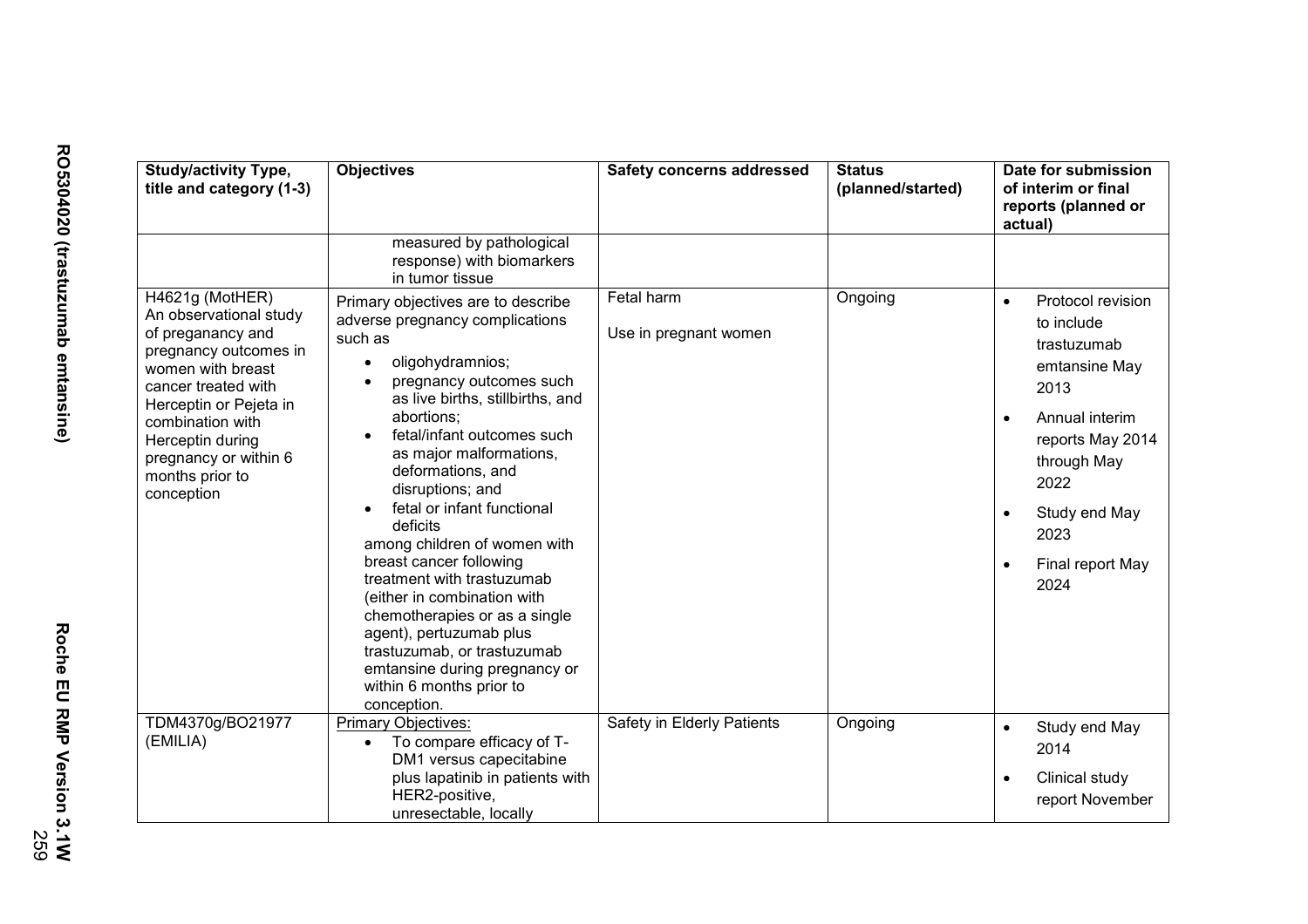| <b>Study/activity Type,</b><br>title and category (1-3) | <b>Objectives</b>                                                                                                                                                                                                                                                                                                                                                                                                                                                                                                                                       | <b>Safety concerns addressed</b>                                                         | <b>Status</b><br>(planned/started) | Date for submission<br>of interim or final<br>reports (planned or<br>actual)                                                                                                |
|---------------------------------------------------------|---------------------------------------------------------------------------------------------------------------------------------------------------------------------------------------------------------------------------------------------------------------------------------------------------------------------------------------------------------------------------------------------------------------------------------------------------------------------------------------------------------------------------------------------------------|------------------------------------------------------------------------------------------|------------------------------------|-----------------------------------------------------------------------------------------------------------------------------------------------------------------------------|
|                                                         | advanced breast cancer or<br>MBC as measured by PFS<br>on the basis of an<br>independent review of tumor<br>assessments<br>To compare the efficacy of<br>T-DM1 versus capecitabine<br>plus lapatinib in patients with<br>HER2-positive,<br>unresectable, locally<br>advanced breast cancer or<br>MBC as measured by<br>overall survival (OS) and to<br>assess landmark (1-year<br>and 2-year) survival rates<br>within each treatment group,<br>as appropriate<br>To assess safety of T-DM1<br>relative to the safety of<br>capecitabine plus lapatinib |                                                                                          |                                    | 2014                                                                                                                                                                        |
| TDM4788g/BO22589<br>(MARIANNE)                          | <b>Primary Objectives:</b><br>To compare the efficacy of<br>$\bullet$<br>the combination of T-DM1<br>plus pertuzumab and/or T-<br>DM1 plus pertuzumab-<br>placebo versus trastuzumab<br>plus docetaxel/paclitaxel in<br>patients with HER2 positive<br>progressive or recurrent<br>locally advanced breast<br>cancer or previously<br>untreated metastatic breast<br>cancer patients, based on                                                                                                                                                          | Left Ventricular Dysfunction<br>Safety in Elderly Patients<br>Anti-therapeutic antbodies | Ongoing                            | <b>Primary Analysis</b><br>$\bullet$<br>Q3 2014<br><b>Primary Clinical</b><br><b>Study Report</b><br>(CSR) Q1 2015<br>Study end April<br>2016<br>Final report April<br>2017 |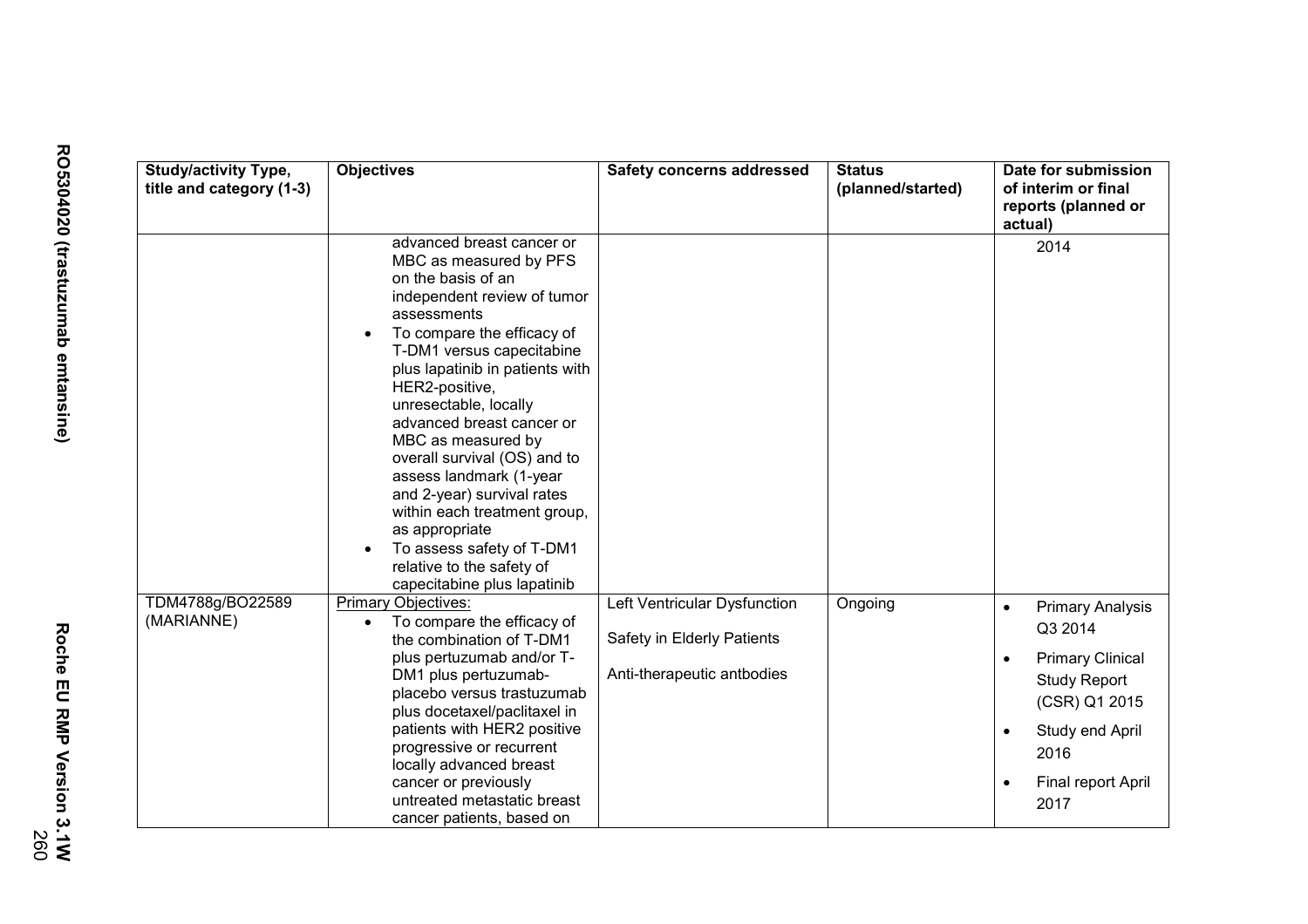| <b>Study/activity Type,</b><br>title and category (1-3) | <b>Objectives</b>                                                                                                                                                                                                                                                                                                                                                                                                 | <b>Safety concerns addressed</b>                           | <b>Status</b><br>(planned/started) | Date for submission<br>of interim or final<br>reports (planned or<br>actual)                                                                             |
|---------------------------------------------------------|-------------------------------------------------------------------------------------------------------------------------------------------------------------------------------------------------------------------------------------------------------------------------------------------------------------------------------------------------------------------------------------------------------------------|------------------------------------------------------------|------------------------------------|----------------------------------------------------------------------------------------------------------------------------------------------------------|
|                                                         | tumor assessments<br>reviewed by an independent<br>review facility (IRF).<br>To compare the safety of the<br>combination of T-DM1 plus<br>pertuzumab and T-DM1 plus<br>pertuzumab-placebo versus<br>trastuzumab plus docetaxel<br>or paclitaxel in the<br>aforementioned patient<br>population.<br>To provide a post-hoc<br>analysis of safety data from<br>patients who had previous<br>exposure to trastuzumab. |                                                            |                                    |                                                                                                                                                          |
| TDM4997g/BO25734<br>(TH3RESA)                           | To evaluate the efficacy of<br>trastuzumab emtansine compared<br>with treatment of physician's choice<br>in patients with HER2-positive MBC<br>who have progression after at least<br>two regimens of HER2-directed<br>therapy, including receipt of both<br>trastuzumab and lapatinib, in the<br>metastatic or unresectable locally<br>advanced/recurrent setting, as<br>measured by PFS and OS.                 | Left Ventricular Dysfunction<br>Safety in Elderly Patients | Ongoing                            | <b>Primary Analysis</b><br>$\bullet$<br><b>June 2013</b><br>Primary CSR July<br>2014<br><b>Final Analysis</b><br>August 2015<br>Final CSR August<br>2016 |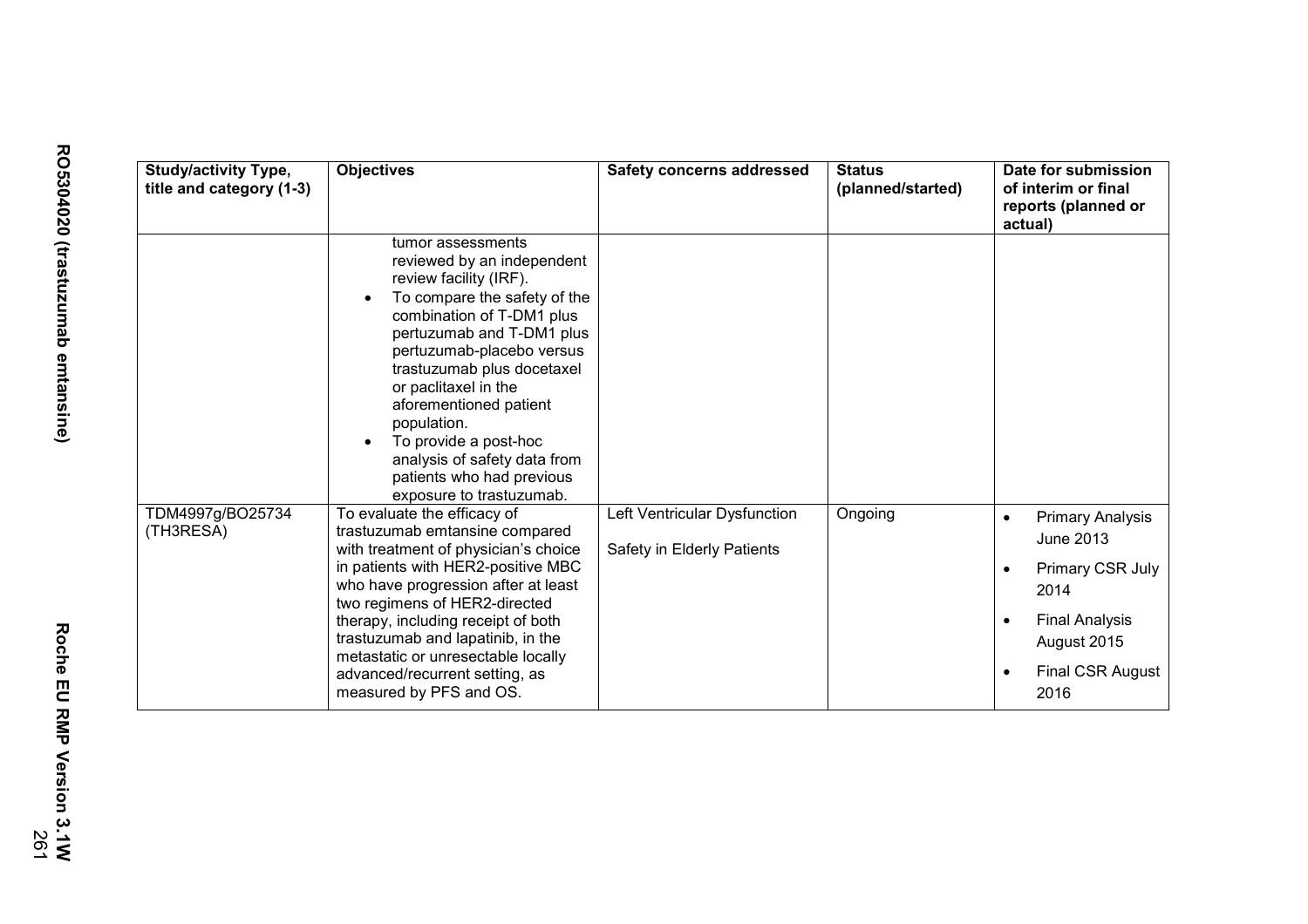| <b>Study/activity Type,</b><br>title and category (1-3) | <b>Objectives</b>                                                                                                                                                                                                                                                                                                                                                                                                                                                                           | <b>Safety concerns addressed</b>                                                                  | <b>Status</b><br>(planned/started) | Date for submission<br>of interim or final<br>reports (planned or<br>actual) |
|---------------------------------------------------------|---------------------------------------------------------------------------------------------------------------------------------------------------------------------------------------------------------------------------------------------------------------------------------------------------------------------------------------------------------------------------------------------------------------------------------------------------------------------------------------------|---------------------------------------------------------------------------------------------------|------------------------------------|------------------------------------------------------------------------------|
| MO28231 (KAMILLA)                                       | Primary objective<br>To evaluate the safety and<br>tolerability of trastuzumab<br>emtansine.<br><b>Secondary Objectives</b><br>Progression Free Survival<br>$\bullet$<br>(PFS)<br>Overall survival (OS)<br>$\bullet$<br>Overall response rate (ORR)<br>$\bullet$<br>Clinical Benefit Rate (CBR)<br>$\bullet$<br>Duration of Response (DoR)<br>$\bullet$<br>Time to Response (TTR)<br>$\bullet$<br>Pharmacoeconomics Outcome<br>Objective<br><b>Health Resource Utilization</b><br>$\bullet$ | Left Ventricular Dysfunction<br>Safety in Elderly Patients<br>Use of a non-validated HER2<br>test | Planned                            | Final Analysis Q4<br>2016<br>Final CSR Q4<br>$\bullet$<br>2017               |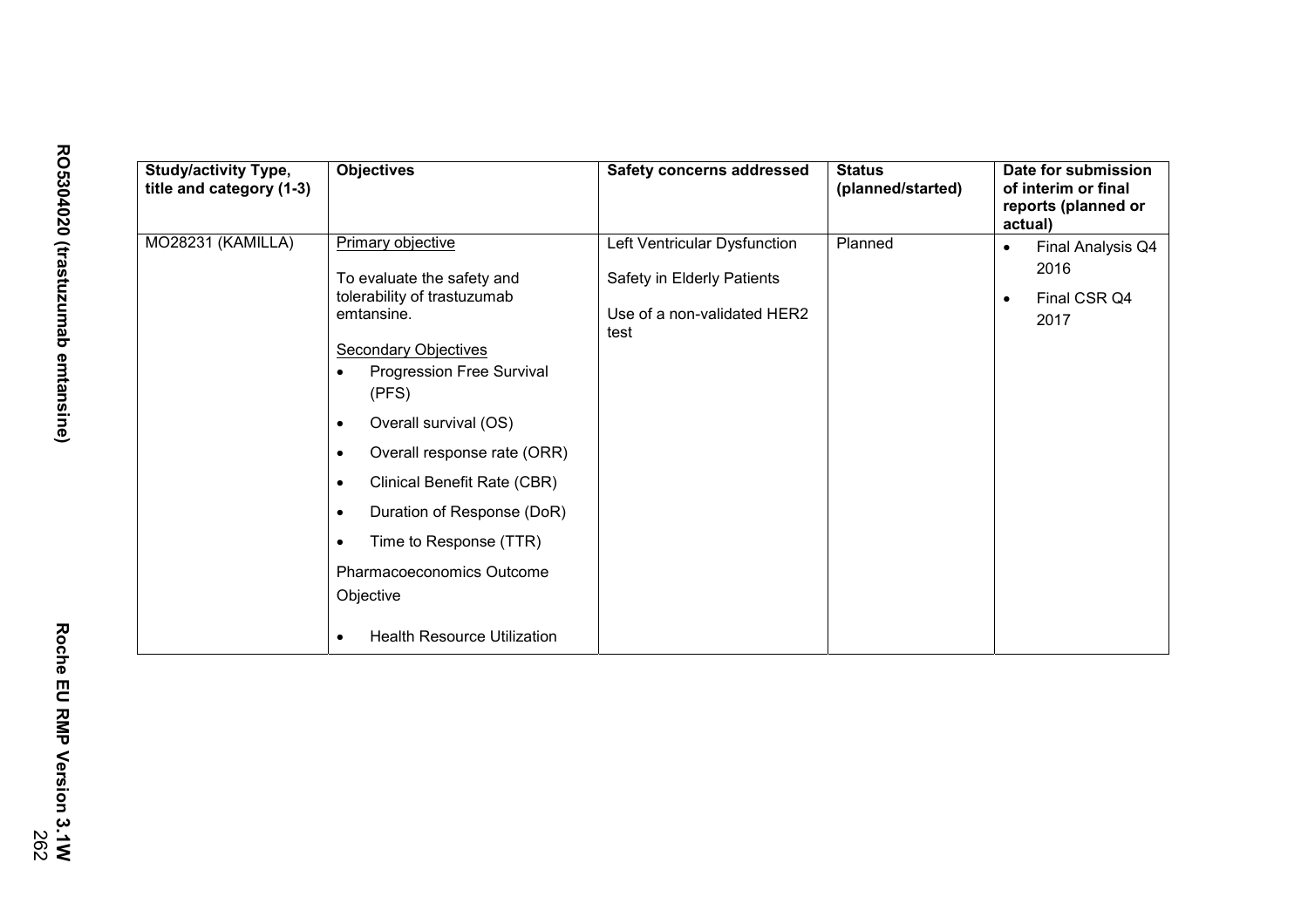| <b>Study/activity Type,</b><br>title and category (1-3) | <b>Objectives</b>                                                                                                                                                                                                                                                                                                                                                                                                                       | <b>Safety concerns addressed</b>                                                         | <b>Status</b><br>(planned/started) | Date for submission<br>of interim or final<br>reports (planned or<br>actual)                                                                                                                       |
|---------------------------------------------------------|-----------------------------------------------------------------------------------------------------------------------------------------------------------------------------------------------------------------------------------------------------------------------------------------------------------------------------------------------------------------------------------------------------------------------------------------|------------------------------------------------------------------------------------------|------------------------------------|----------------------------------------------------------------------------------------------------------------------------------------------------------------------------------------------------|
| BO27938 (KATHERINE)                                     | Objectives<br>To compare invasive disease-<br>free survival in patients with<br>residual invasive breast cancer<br>after treatment with preoperative<br>chemotherapy and HER2-<br>directed therapy including<br>trastuzumab followed by surgery<br>between the 2 treatment arms<br>The secondary efficacy objective<br>for this study is as follows:<br>To compare cardiac safety and<br>overall safety between the 2<br>treatment arms | Left Ventricular Dysfunction<br>Safety in Elderly Patients<br>Anti-therapeutic antbodies | Ongoing                            | Study start April<br>$\bullet$<br>2013<br><b>Primary Analysis</b><br>Q3 2018<br>Primary CSR Q4<br>$\bullet$<br>2018<br>Final Analysis Q2<br>$\bullet$<br>2023<br>Final CSR Q3<br>$\bullet$<br>2023 |
| BO28407 (KAITLIN;<br>planned)                           | EBC - Adjuvant<br><b>TBD</b>                                                                                                                                                                                                                                                                                                                                                                                                            | Left Ventricular Dysfunction<br>Safety in Elderly Patients<br>Anti-therapeutic antbodies | Planned                            | <b>TBD</b><br>$\bullet$                                                                                                                                                                            |
| BO28408 (KRISTINE;<br>planned)                          | EBC - Neoadjuvant<br>TBD                                                                                                                                                                                                                                                                                                                                                                                                                | Left Ventricular Dysfunction<br>Safety in Elderly Patients<br>Anti-therapeutic antbodies | Planned                            | <b>TBD</b><br>$\bullet$                                                                                                                                                                            |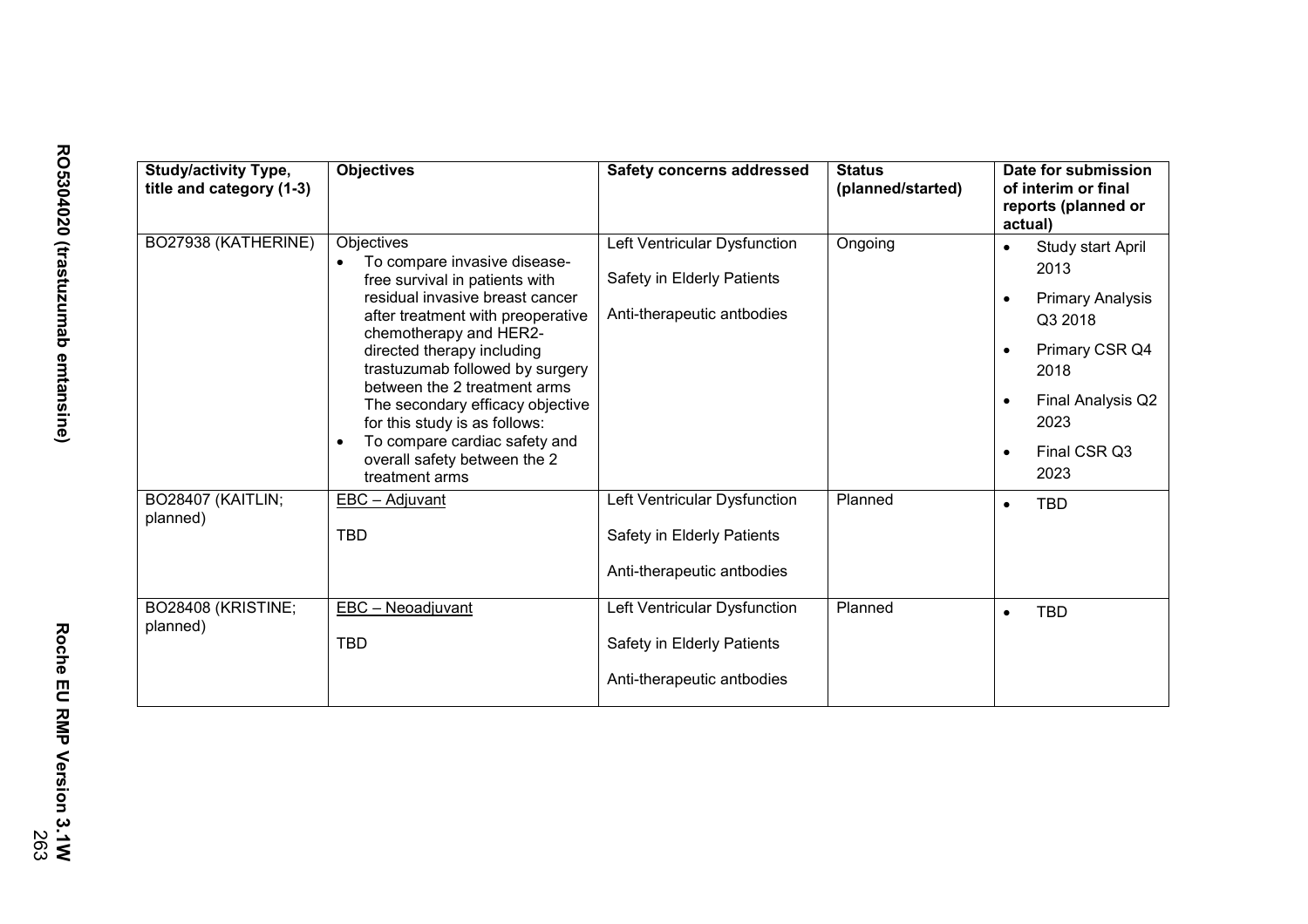| <b>Study/activity Type,</b><br>title and category (1-3) | <b>Objectives</b>                                                                                                                                                                                                                                                                                                                                                                                                                             | <b>Safety concerns addressed</b>                      | <b>Status</b><br>(planned/started) | Date for submission<br>of interim or final<br>reports (planned or<br>actual) |
|---------------------------------------------------------|-----------------------------------------------------------------------------------------------------------------------------------------------------------------------------------------------------------------------------------------------------------------------------------------------------------------------------------------------------------------------------------------------------------------------------------------------|-------------------------------------------------------|------------------------------------|------------------------------------------------------------------------------|
| YO28405                                                 | <b>Primary Objectives:</b><br>To compare efficacy of<br>$\bullet$<br>trastuzumab emtansine versus<br>trastuzumab + docetaxel in<br>patients with HER2-positive<br>progressive or recurrent,<br>unresectable, locally advanced,<br>and/or metastatic breast cancer<br>who have not received prior<br>chemotherapy or HER2-<br>targeted therapy for MBC.<br>To compare safety of<br>trastuzumab emtansine versus<br>the trastuzumab + docetaxel | Safety in Elderly Patients                            | Planned                            |                                                                              |
| CAPA impact<br>assessment                               | Pharmacovigilance                                                                                                                                                                                                                                                                                                                                                                                                                             | any signal or changes in<br>incidence/severity of AEs | Ongoing                            | February 2014<br>$\bullet$<br>and monthly<br>updates                         |